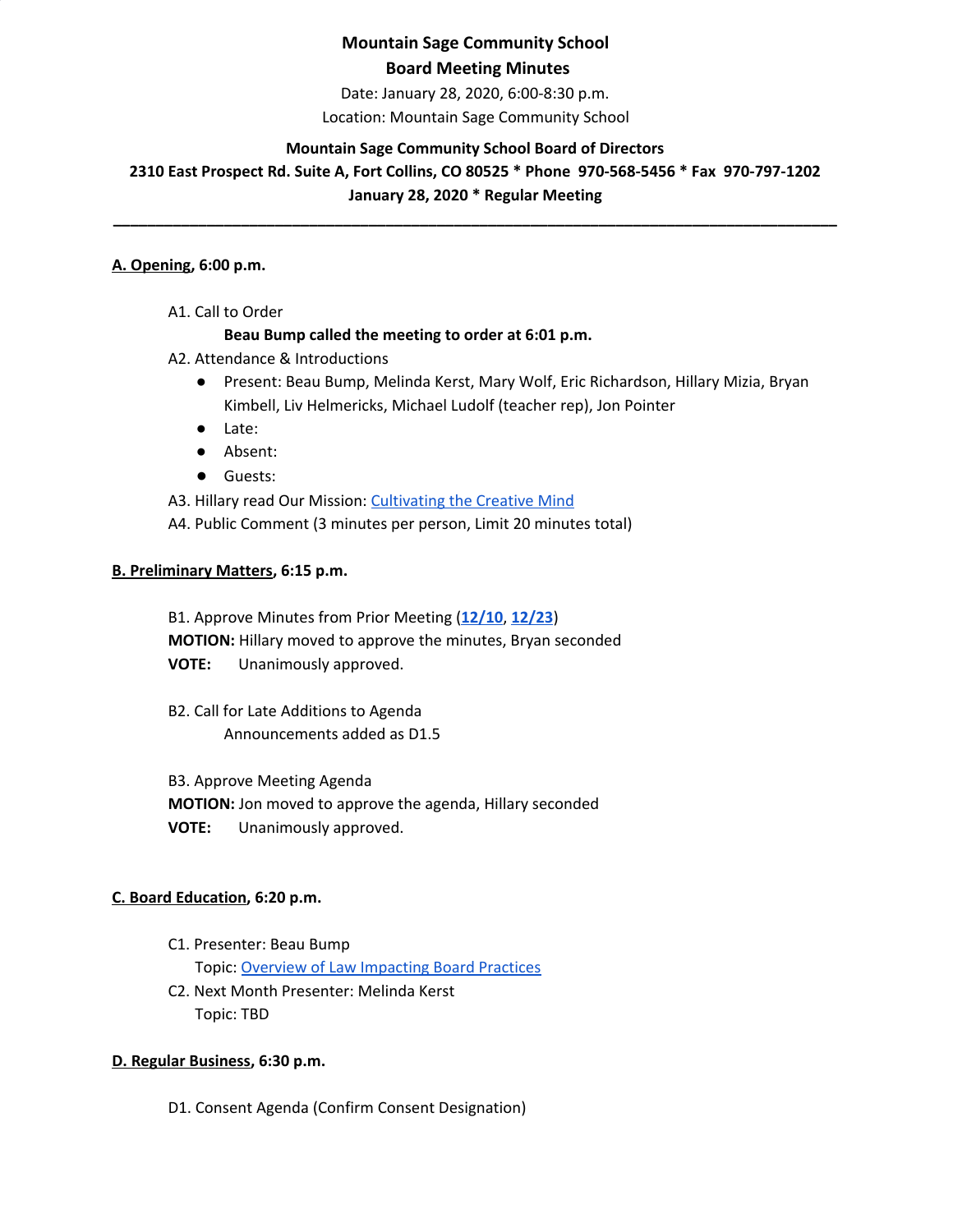Date: January 28, 2020, 6:00-8:30 p.m.

Location: Mountain Sage Community School

## D1.1 **Vote:** Colorado Open Meetings Law - Public Notice of Meetings location for 2020:

School Website: <https://www.mountainsage.org/meetings-and-minutes.html> **MOTION:** Hillary moved to approve the public meeting notice location on the consent agenda,

Melinda seconded

**VOTE:** Unanimously approved.

D1.2 Policy Review (i.e. no discussion, if item pulled move to bottom of D):

D1.2.1 - School Policies: [GCKAA](https://docs.google.com/document/d/1Merv1El9rhyfwYMXGs8uSGLrXBBh4bO79vgPTclIKW4/edit?usp=sharing), [GDQD](https://docs.google.com/document/d/1Ewwb0RIPZasF4ZmW7YUI-MQyvjgK7_aGBF7_874vNm8/edit?usp=sharing), [IGDA](https://docs.google.com/document/d/1ONFLsWwDw5QlA0qGKI4D_B0HvphriPoS0YBWOq-vUs0/edit?usp=sharing), [GCQC/GCQD](https://docs.google.com/document/d/1D6Iny5P4TJOC1MrB8k0ZQvLsrddkCSKXYFmPRUw2HMo/edit), [IKC](https://drive.google.com/open?id=1cgaogQY3tVvadtDpqK5bu3_PBjTILUTrKFvVYDPN50o), [JFBA](https://drive.google.com/open?id=1m83NJgTOFSnZcpq29US3wrK9G-vkSo7I16H8EIPojG0), [JQ](https://drive.google.com/open?id=115IW9s0E6ypNZh50sUOOMpCKQFH_zLlkyJ42R2nRlVM)

**MOTION:** Hillary moved to approve the policies on the consent agenda, Bryan seconded

**VOTE:** Unanimously approved.

## D1.5 Announcements

D1.5.1 We thank Hillary Mizia for her seminal role as a founding board member. She has resigned from the board (to avoid a conflict of interest, C.R.S. 22-32-109(1)(y)) and will continue to support the school through her role on staff as the Development and Communications Coordinator.

D1.5.2 Brandon Woll has expressed an interest in joining our Mountain Sage Board and has some past experience as a treasurer. Melinda has already provided

Brandon

with the board requirements.

#### D2. Review [Strategic](https://drive.google.com/file/d/1bIEAL8S8NnDx9PPJRR79h1dLsXFMCh-t/view?usp=sharing) Plan

**AI**: Eric - Add an agenda item to February regular board meeting to drill into the strategic plan in greater detail with dates in mind. Also discuss creating a subcommittee and assigning a board member.

## D3. School Director's Report

D3.1 AED at MSCS, PSD Info to [consider](https://www.psdschools.org/schools/safety-and-emergencies/automated-external-defibrillator-program) . Liv will pursue.

D3.2 Three Streams of Support Roll-out ([document\)](https://drive.google.com/file/d/0BwYnvoGpYgfKVEQyRDc1Nnd3bnVta2kxSmthYkhpZmppSXBr/view) - began in January

- Discipline Support Team
- **Intervention**
- Moving forward with a new behavior tracking application to help keep organized.
- Will be adding the document contents to the parent handbook.
- D3.3 Hiring and Program Development
	- Tomorrow 1/29 is the first day for Hillary Mizia as Development and Communications Coordinator
	- We still have open job postings, some interviews for Para positions this week

D3.4 Summer Conferences at Mountain Sage

- Roadmap to Literacy June 8 10
- Wood, Wool, and Wax Practical Arts conference lead by Barbara Albert June 16 - 18

D3.5 Faculty Collaborations around Literacy and Math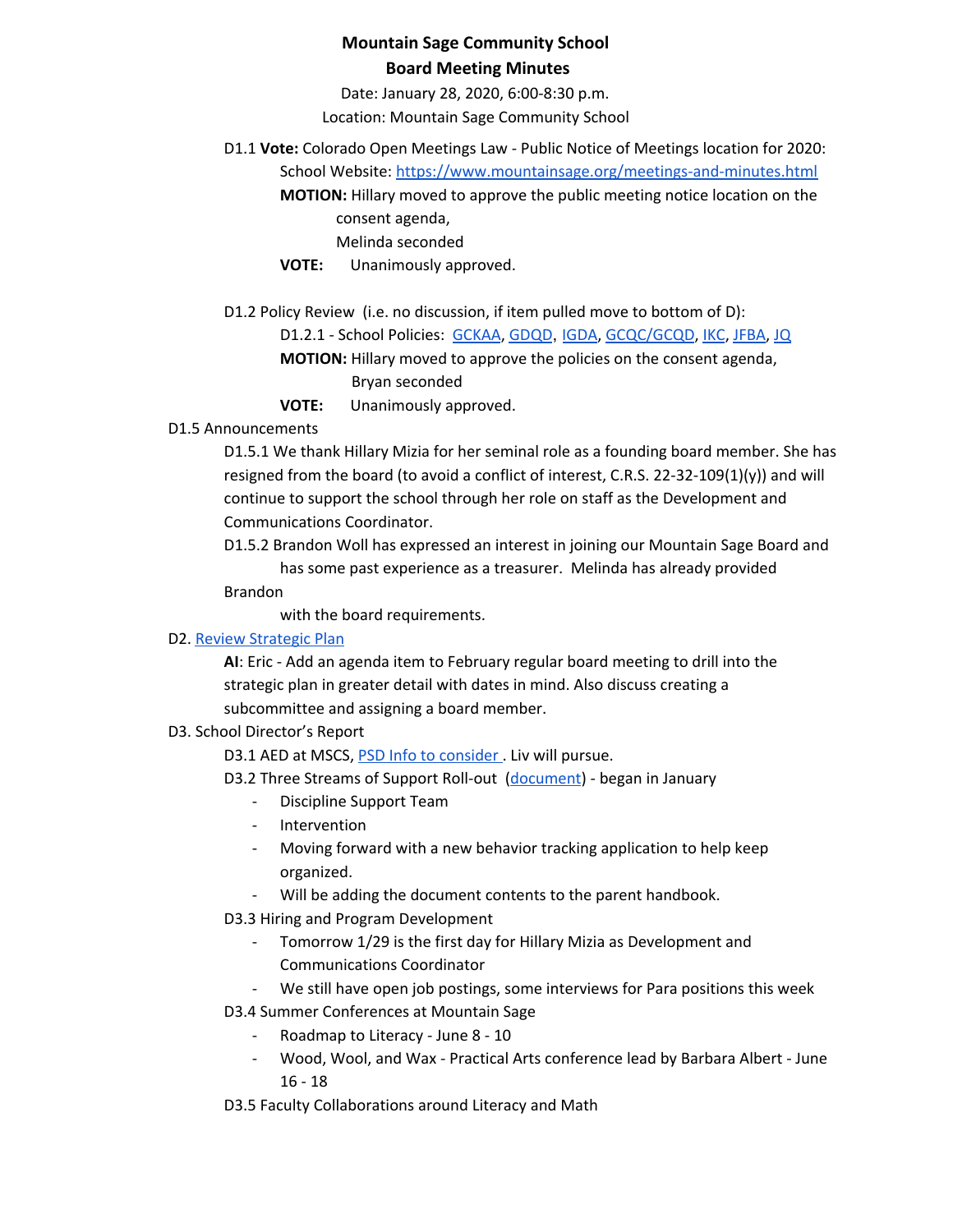Date: January 28, 2020, 6:00-8:30 p.m.

Location: Mountain Sage Community School

- Working on scope
- Working on a Daily Therapeutic Movement plan for the classrooms
- Optional Book Study

D3.6 Enrollment Projections and Capacity

- FULL FULL FULL for 2020-2021
- 100 people on our wait list
- Evidence of the need to grow, suggests the need for the capacity to have a 2-track school. Optimal design - 3 K funneling to 2 of each grade.
- D3.7 Building Board and Faculty Connection
	- Is Board attendance at monthly staff meetings having the intended effect? Do we need to consider a change.
		- Switch to the 1st meeting of the month when they do the birthday's and have an opportunity to do a little social time. These start on the 1st Thursday of the month at 2:05pm. Board members should show up by 2pm. Stay for the singing and social time: ~15 minutes.
		- AI: Melinda Update the board rotation document to reflect the new schedule.

## D4. **Town Hall**

D4.1 Structure, Agenda ([draft\)](https://docs.google.com/document/d/1txpmSYeDUIMARMYIq1DU11hiwSRP5Nvq-JrG_fcpVDA), and Assignments

- AI: Beau Finalize agenda so we can post by 1/31
- D4.2 To-Do
	- Communication: Sent in newsletter 1/28.
		- AI: Hillary PC meeting next week request notification to classes
		- **AI**: Liv Marquee message by 2/4
	- Childcare: **AI**: Nancy Sexton Set up childcare for the Town Hall
	- Snacks: None
	- Set-up: All 6pm
	- Clean-up: All
- D5. Committee Updates

D5.1 Finance Committee Update

D5.1.1 [Report](https://docs.google.com/document/d/1BH2gui-yhPa9dlxv4r42EkYSM6MhO5gY3scPtjySqNk/edit?usp=sharing)

D5.1.2 Approve auditor change

**MOTION:** Hillary moved to approve the change in auditor,

## Beau seconded

**VOTE:** Unanimously approved.

D5.1.3 Review and approve amended budget

D5.2 Facilities Committee Update [\(report\)](https://docs.google.com/document/d/18iPjudeaIEvFW4xtykuir4sblwA7fkMW1kh9q11sVx0/edit)

- Bryan has joined the Facilities Committee
- D5.3 Fundraising Committee Update ([report](https://docs.google.com/document/d/1o4aqbvQEmr1NMfxZGxmbVEf2LB1bHlyG521m0yUDzmk))
	- Fundraising committee restructuring move from a board committee to being a school committee with parent volunteers.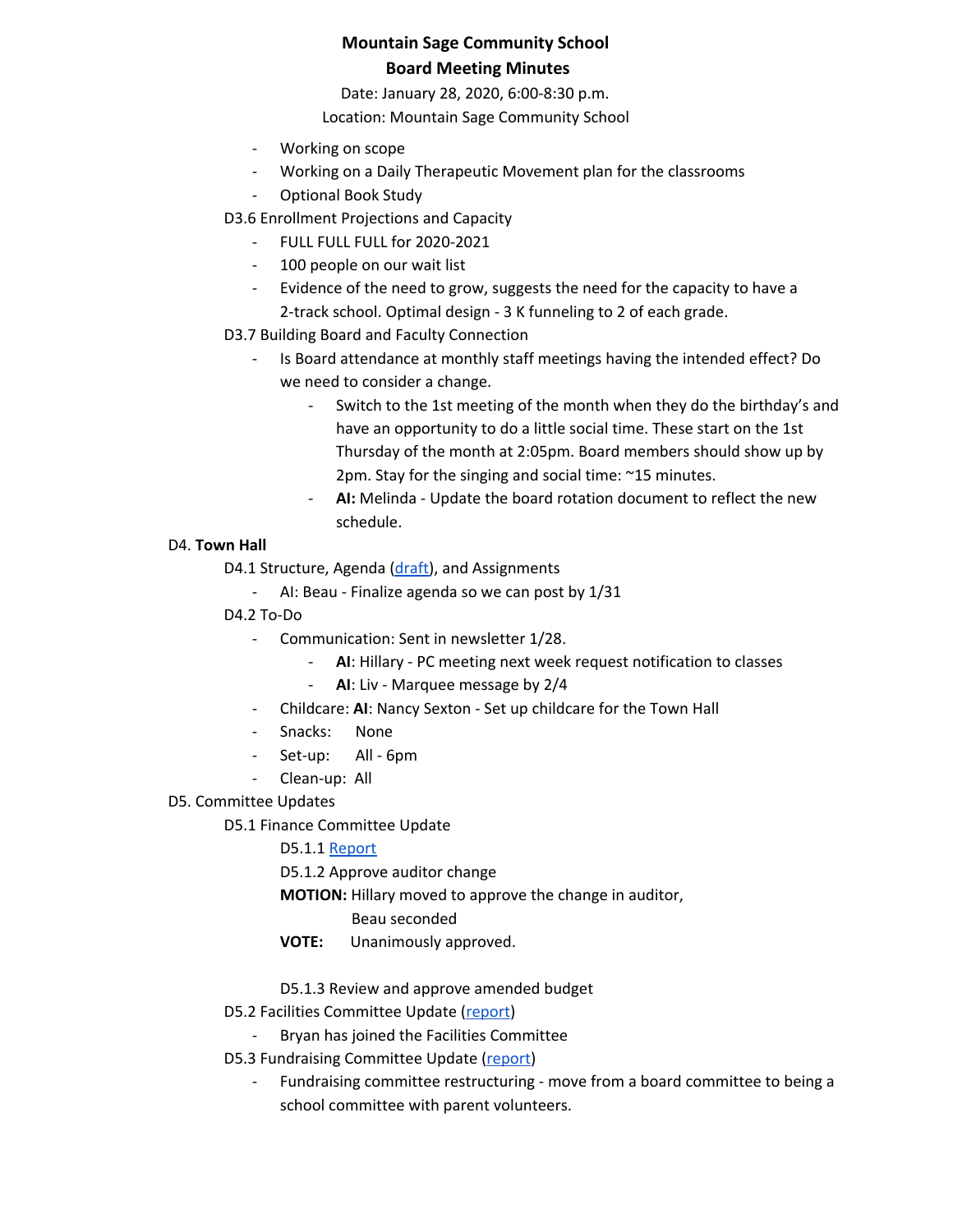Date: January 28, 2020, 6:00-8:30 p.m.

Location: Mountain Sage Community School

- **MOTION:** Mary moved to discharge the Fundraising Committee as a board committee, instead becoming a school committee. (Section 3.5 of the bylaws).
- Melinda seconded
- **VOTE:** Unanimously approved.

D5.4 School Accountability Committee Update

- Liv Have been meeting monthly and making good progress.
- D5.5 Board Logistics Committee Update ([report](https://docs.google.com/document/d/1yGt0-lukxC8euaxLmAArjXFIYBOvNobyNWfjfHgr3IU))
- D5.6 Policy Updates

D5.6.1 School Policies ([tracking\)](https://docs.google.com/spreadsheets/d/1H-Pb0IsFzsD00b_IjooQ6ps1HAVPmEkbRLxfF3LdDHg)

D5.6.1.1 We have waivers for 49 of 115 relevant district policies.

D5.6.1.2 Prior to meeting we have approved policies for 34 of 49 waivers

D5.6.1.3 Of the 15 unapproved policies, ~7 require work in Feb

D5.6.1.4 Feb Review: [IGF-R,](https://drive.google.com/open?id=1miaI655qSVx0mkoge_Ogf0wfQe_WHysQOHWy3E8vP_4) [IJOA,](https://drive.google.com/open?id=127iMJeasFSKC9cgptf53Po-Lt65l7qPxlFaFTCDx8Bc) [IJOA-R](https://drive.google.com/open?id=10D8cL9gSGsZ4qw0McfOHYMYGB72Y2tjHtReRjqjzPfw), [KEC](https://drive.google.com/open?id=108m23bf4wN-nGySmWFhaqPyzr6OifhWuoCBYjYqfRoE), [KEF,](https://drive.google.com/open?id=1PkGD_XBOAP-jL2JqiAmeD62EL9Bty99a5dJvoddx_ho) [KEF-E,](https://drive.google.com/open?id=1gyWLSVji-NgBz--ucR7Yg7-mEroi6UyBq1-j4_SS3as) [KJ-R,](https://docs.google.com/document/d/1Y4ZRTfhnfaBxuilXfk0sCEiIzcjzBLQFw72AJVi7ZmQ) **[JS](https://docs.google.com/document/d/1rf5GBWs-YOgZhMLOzJxPMH3JRSSvb52K1Sytz0KNBiU/edit?usp=sharing)**

D5.6.2 Board Policies ([tracking\)](https://docs.google.com/spreadsheets/d/1REGjOGNbAVcV5lQqxl_OhBqLE3HkWbAJavuquqDhrEU)

D5.6.2.1 We have 36 board policies, all of which are due for review

D6. Items of the Month (from Board [calendar](https://docs.google.com/document/d/12S6s-qevYMsnj8Cr2yw6uMO7S7hL3gz2oKvXZk5ZndQ/edit?usp=sharing))

D6.1 - Jan - Agenda item to approve location for posting meeting info

D6.2 - Jan - Review School Director [Evaluation](https://docs.google.com/forms/d/e/1FAIpQLSfFLB0pgFtyBHiWccYxmj2umU2gOFVyraMOwBteKAV3WC4Qdw/viewform) Survey - DONE

D6.3 - Jan - Prepare for February Town Hall - DONE

D6.4 - Jan - Send Parent and [Faculty](https://docs.google.com/document/d/1iyLxyFU3synch9aDkYP7qKanJZlTUFXJHwr5PyqLBbY) Survey to School Director who distributes

D6.5 - Feb - First Draft of Budget

D6.6 - Feb - Summarize Parent and Faculty Survey Results

D6.7 - Feb - Director Evaluation feedback solicited and collected from faculty, board, admin staff, PSD contacts, special volunteers, and director's mentor.

D6.8 - Feb - Town Hall Meeting

- D7. Scheduling Matters
- D8. Miscellaneous

## **E. Closing, 8:20 p.m.**

- E1. Review Assigned Action Items
- E2. Review [Upcoming](https://www.mountainsage.org/calendar.html) School Calendar Events, Board Member Attendance
- E3. Call for Final Comments
- E4. Move to Adjourn

#### **Board meeting adjourned at 8:30 p.m.**

E5. Closing Verse:

*Steadfast I stand in existence. With certainty I tread life's path. Love I cherish in the depths of my being. Hope I place in every deed.*